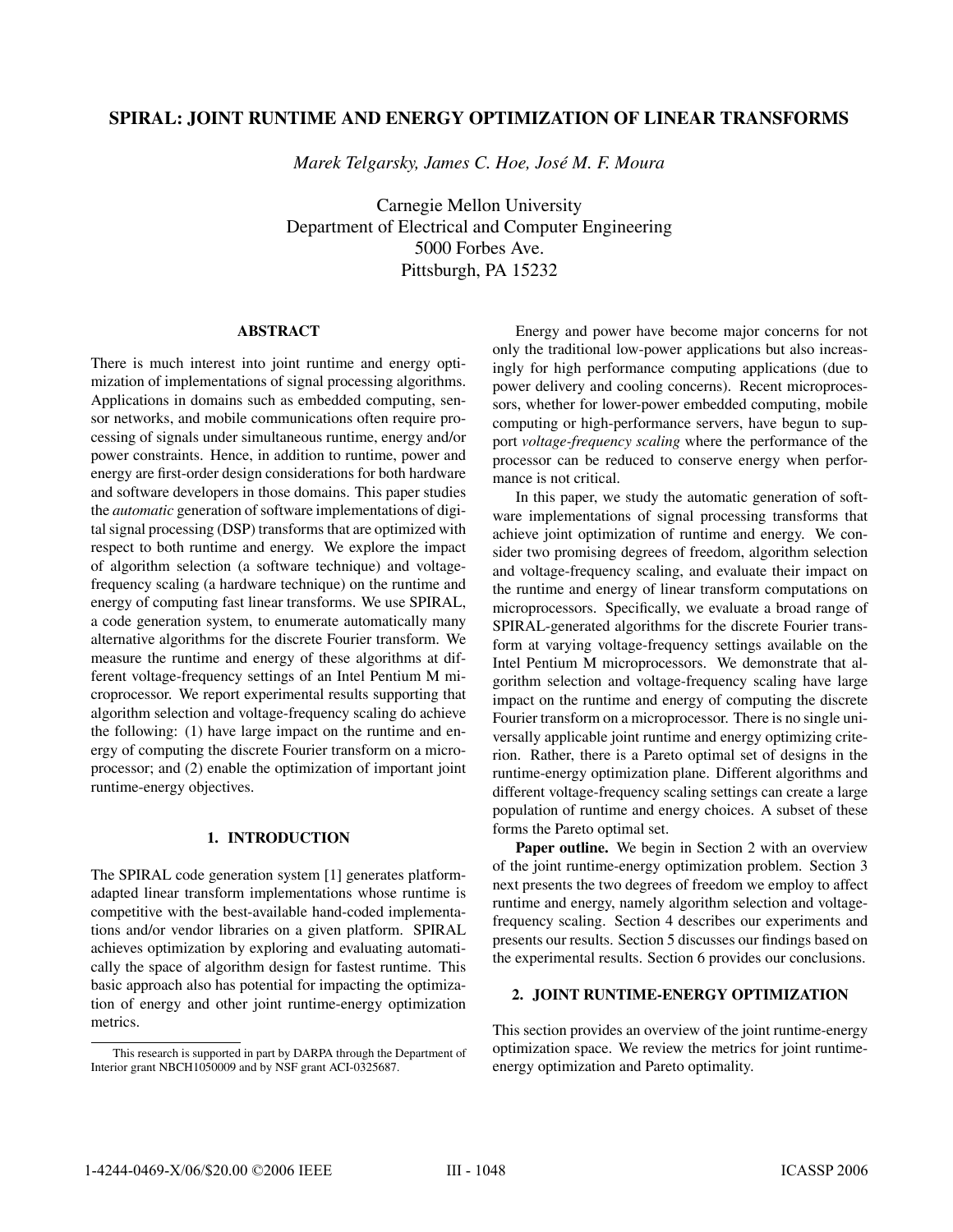

**Fig. 1**. The conceptual design space for optimizing runtime and energy.

### **2.1. Runtime and energy**

Computing a linear transform on a processor requires some time  $(T)$  and energy  $(E)$ . For a given transform, factors, such as algorithm, compiler, and processor performance, affect the runtime and energy. Each possible instantiation of the transform's execution would correspond to a point on a twodimensional plot with runtime and energy as the x- and y-axes respectively (Fig. 1). An execution with lower runtime would be further to the left; an execution with lower energy would be further in the down direction.

In a joint optimization, one not only reduces runtime and energy, i.e., moving towards the origin in Fig. 1, but also considers the tradeoff between them. Such joint-optimizations often are formulated as the optimization of a scalar composite objective function  $f(E,T)$ . For example, an often minimized composite metric is power  $(E/T)$ . Another well-known composite metric is the energy-delay-product (EDP or  $E \cdot T$ ) [2]. By balancing the gain and loss between runtime and energy, many different points in the runtime-energy plane can achieve the same EDP (as indicated by the EDP isogram in Fig. 1).

In addition to the scalar objective, a joint optimization can also be constrained by inequalities such as ceilings on runtime and/or energy. The exact formulation of the objective function and any associated constraint is decided by the specific requirements of the application context.

### **2.2. Pareto optimality**

Considering all possible factors that could affect runtime and energy, all possible executions of a given transform would populate the runtime-energy plane with a large number of points as depicted in Fig. 2. Regardless of the choice of objectives and constraints, Pareto optimality theory requires that the optimal solution be a member of the Pareto optimal set [3]. A point is a member of the Pareto optimal set only if there does not exist another point with both lower runtime *and* energy. In Fig. 2, we show the Pareto optimal front, which is the line through the Pareto optimal set. A joint runtime-energy optimization corresponds to finding the Pareto optimal set and optimizing the objective function over the members that sat-



**Fig. 2**. Pareto optimal front for joint runtime-energy optimizations.

isfy all given constraints.

### **3. FACTORS AFFECTING RUNTIME AND ENERGY**

In this paper, we examine two factors that affect runtime and energy to achieve joint optimization of linear transform computation on a processor. The first factor is the algorithm design and selection. The second factor is the operating voltage and frequency of the processor, which can be adjusted on modern low-power processors including the Intel Pentium M and Intel X-Scale.

### **3.1. Algorithm Design in SPIRAL**

SPIRAL, [1], produces platform adapted code for linear transforms (such as the discrete Fourier transform, discrete trigonometric transforms, wavelets, and filters). Inside the SPIRAL framework, knowledge about the algorithmic implementation of transforms is captured symbolically as parameterized factorization rules (e.g., the Cooley-Tukey rule for the discrete Fourier transform). By choosing different rules and factorization parameters in the recursive applications of the factorization rules, SPIRAL can generate  $fast<sup>1</sup>$  linear transform algorithms with different memory access patterns and different operation mixtures and orderings. In addition, SPIRAL applies a set of parameterizable high-level code optimizations.

To optimize for runtime, SPIRAL enumerates and evaluates different algorithmic implementations of a given transform with the help of a feedback-driven search engine. For runtime optimizations, SPIRAL can find transform implementations that are competitive with the best-available vendor libraries for a given platform (e.g., Intel Integrated Performance Primitives for the Intel P4 microprocessors). The question of interest is whether algorithm selection and code optimization can have the same impact on energy and other joint runtimeenergy objectives.

<sup>&</sup>lt;sup>1</sup>We stress that all these algorithms are  $O(n \log n)$  where n is the dimension of the transform. Their different runtimes arise from their data flows and the impact of the memory hierarchy of the computing platform.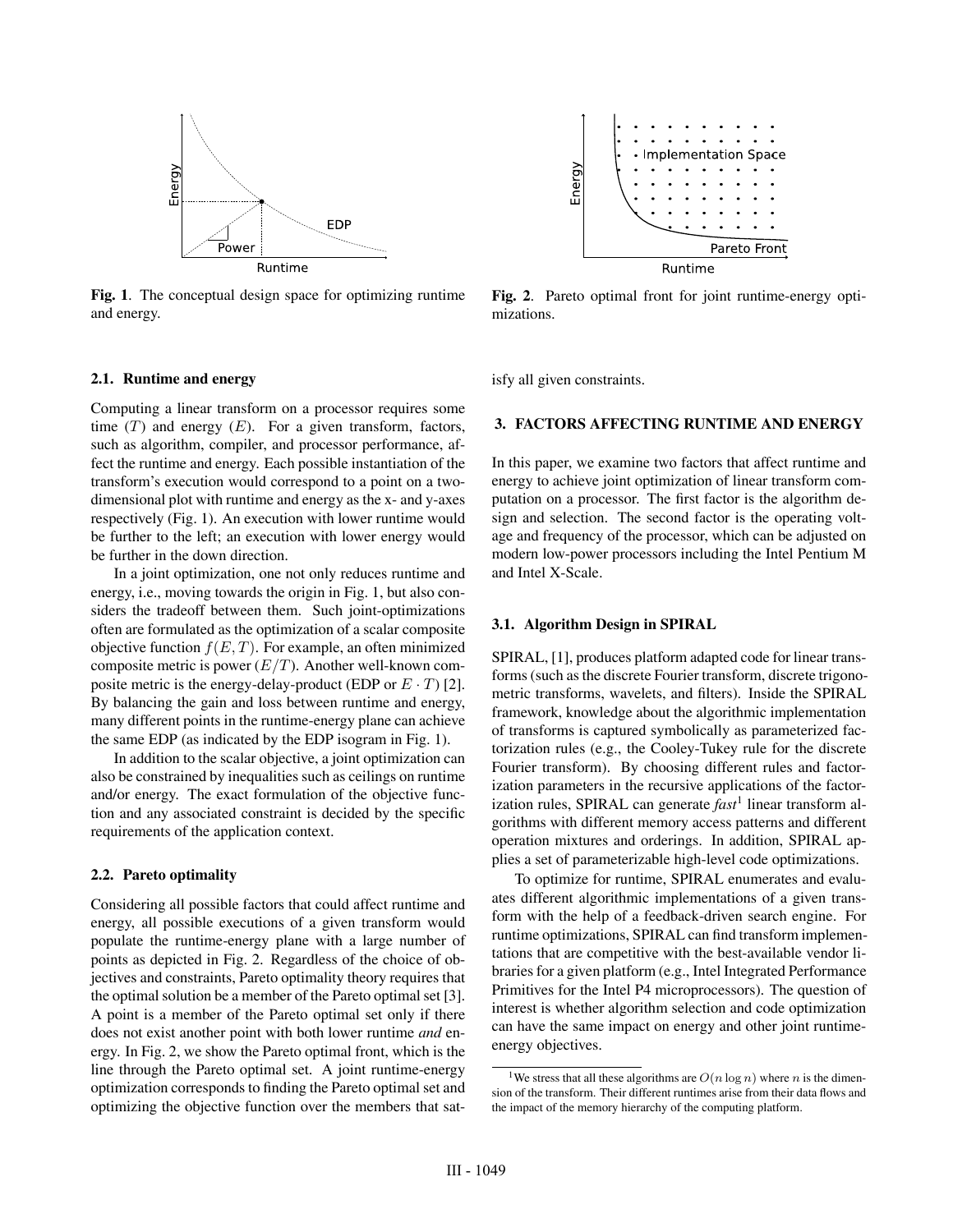## **3.2. Voltage-frequency scaling**

To minimize energy when performance is not critical, modern low-power processors allow software to adjust the operating voltage and frequency, a mechanism commonly referred to as dynamic voltage and frequency scaling [4]. The operating voltage and frequency is increased or decreased together in specific combinations. For example, the Intel Pentium M model 770 can operate at six operating points: 2133MHz at 1.34V, 1866MHz at 1.27V, 1600MHz at 1.2V, 1333MHz at 1.13V, 1067MHz at 1.06V, and 800MHz at 0.99V [5]. When the operating frequency is reduced, the first-order effect is an approximately linear reduction in the effective performance of the processor. On the other hand, reducing operating voltage leads to a much better than linear reduction in the power dissipation of the processor. Thus, voltage-frequency scaling results in a significant reduction in energy for a given computation—longer runtime but much lower power.

#### **4. EXPERIMENTAL RESULTS**

For a transform, algorithm selection and voltage-frequency scaling can be combined to generate different points in a joint runtime-energy optimization plane. In this section, we present an empirical study on the effects of algorithm selection and voltage-frequency scaling on the runtime and energy of the discrete Fourier transforms (DFT).

#### **4.1. Methodology**

The host system under test is an Intel Pentium M model 770 microprocessor on an AOpen i615GMm-HFS motherboard, running Linux 2.6.10. The runtime of a DFT algorithm on the microprocessor is determined using built-in cycle counters. The energy of executing a transform cannot be measured directly. Instead, instantaneous power is sampled by measuring the supply current to the microprocessor. Energy is computed by integrating power over time.

In our test system, the chassis power supply feeds the microprocessor through two dedicated 12V supply lines. We sample the supply current 1400 times per second using an Agilent 34134A AC/DC current probe and an Agilent 34401A digital multimeter. The functionality of measuring the runtime and energy of a transform implementation is fully automated in SPIRAL.

## **4.2. Results**

We instruct SPIRAL to search over 100 randomly generated fast algorithms for each two-power sized DFT transforms up to  $DFT<sub>1M</sub>$ . We measure runtime and energy at all six voltagefrequency settings. We observe two classes of behaviors distinct for large transforms (i.e.,  $DFT_{64K}$  and larger whose data working set exceeds the 2MByte on-chip cache) and small



Fig. 3. Runtime and energy when varying  $DFT<sub>256</sub>$  algorithms and voltage-frequency scaling.

transforms (i.e.,  $DFT_{32K}$  and smaller whose data working set fits entirely in the cache).

Fig. 3 and Fig. 4 report for  $DFT<sub>256</sub>$  (representative of in-cache DFT sizes) and  $DFT<sub>1M</sub>$  (representative of out-ofcache DFT sizes) the runtime and energy of different algorithms at different voltage-frequency settings. The data points corresponding to different algorithms executing at the same voltage-frequency setting form six discernible bands in each graph. The distribution of data points in Fig. 3 and Fig. 4 supports that both algorithm selection and voltage-frequency scaling have a large impact on the runtime and energy of computing DFT on a processor. Furthermore, the data points form a Pareto optimal front that permits interesting optimizations of joint runtime-energy objectives.

### **5. DISCUSSION**

In Fig. 3 and Fig. 4, for a given voltage-frequency setting, the fastest algorithm is also the lowest energy algorithm. In other words, algorithm selection for runtime optimization also optimizes for energy. This is not surprising because more runtime-efficient algorithms tend to perform less computation and involve fewer data movements. Furthermore, due to the proportional relationship between runtime and energy for different algorithms at a given voltage-frequency setting, processor power dissipation is roughly constant independent of the algorithm. On the other hand, voltage-frequency scaling results in a wide range of power levels.

For the six points in the Pareto optimal set of  $DFT<sub>256</sub>$ , the runtime varies linearly with the inverse of the operating frequency. This is expected for on-chip computations because the entire processor is slowed down, including the on-chip